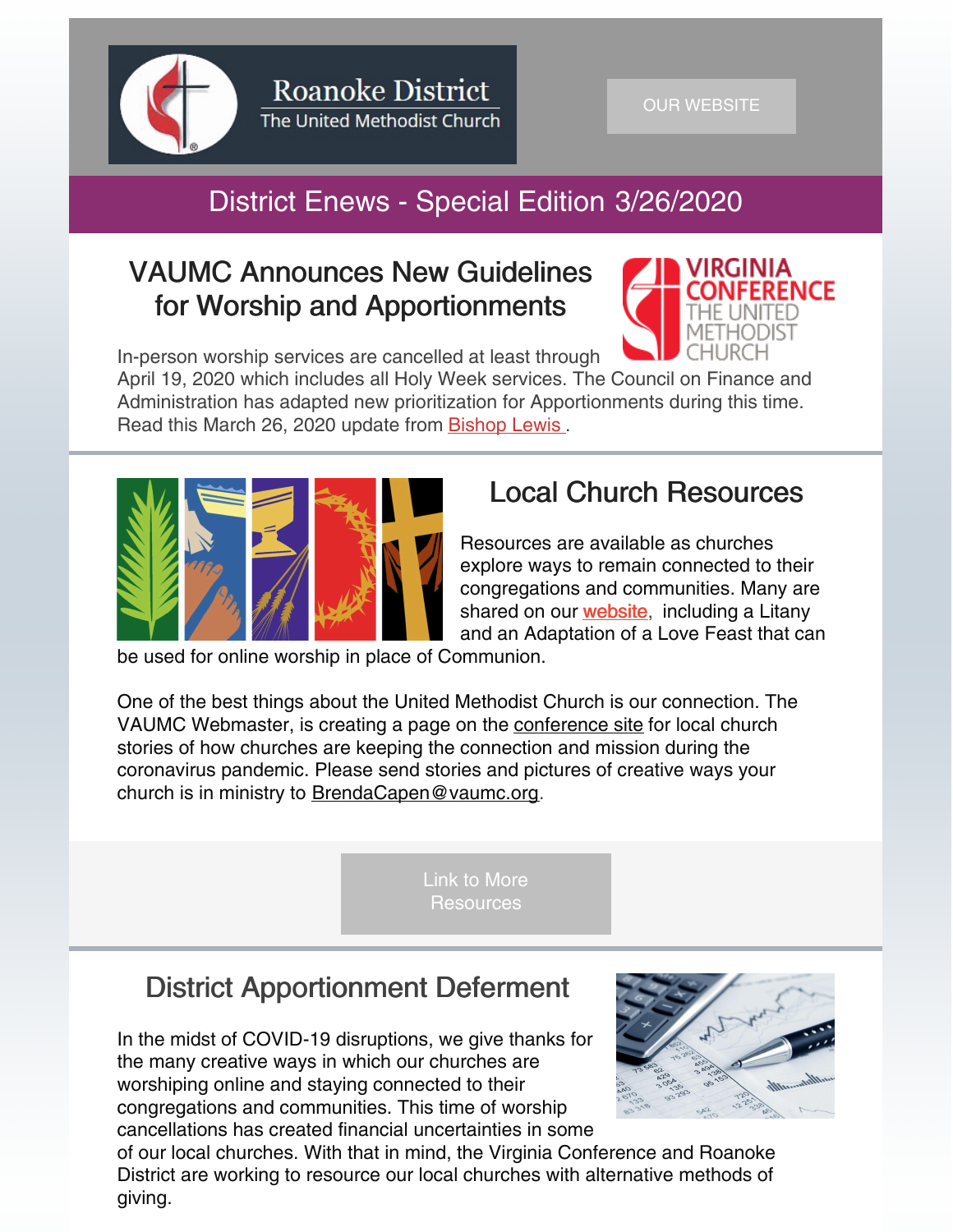In addition, the District Finance Committee has approved an optional deferment of payment of District Apportionments through April 2020. This would include District Administration, Board of Missions, Alta Mons, and Wesley Foundation.

We are grateful for the leadership in each congregation that is managing the stewardship of financial resources during this time.

Kathleen Overby Webster, District Superintendent Chuck Neely, District Finance Committee Chair Jim Pearman, District Treasurer

### Common Table Grants Available

The Roanoke District Common Table is making small grants available to churches new to the online giving process. These grants may be used to offset registration, banking or transaction fees that might be incurred during this startup phase. For more information contact the District Office at [RoanokeDistrict@vaumc.org](mailto:RoanokeDistrict@vaumc.org) More about online giving: <https://www.vaumc.org/pages/news/2020news/vanco>



The Roanoke District Common Table is making small grants available to support churches new to online worship and electronic communications. Grants could be used for small expenses like: a tripod for a recording device, YouTube packages, or communication software.

## Hidden Grace A Message from our District Superintendent Rev. Kathleen Overby Webster



Thirty-one years ago this month on March 26, 1989, I, along with all the worshippers came inside the fellowship hall following the Easter Sunrise service, which had been held, as all the best ones are, outside. As we entered the warm building we were greeted by the sounds of the men working on their annual big breakfast and by the smells of cooking: including the strong aroma of frying bacon…it permeated the building…can't you smell it now?

As one woman walked past me down the hall on her way to the meal, she said, "Boy! It's good no one around here is pregnant,

that smell would make them sick! It sure was one of the things that always gave me morning sickness!" She laughed. I laughed.

I knew, though she didn't, that at 7 pm the next night I was meeting with the Pastor-Parish Relations Committee to tell them that I was pregnant, about 8 weeks along.

I know it is surprising, in Lent, with our focus on the cross up ahead in Jerusalem to hear this unexpected scripture reading (Luke 1:26-38) as we recall the announcement to Mary by the angel Gabriel that she will bear a child, the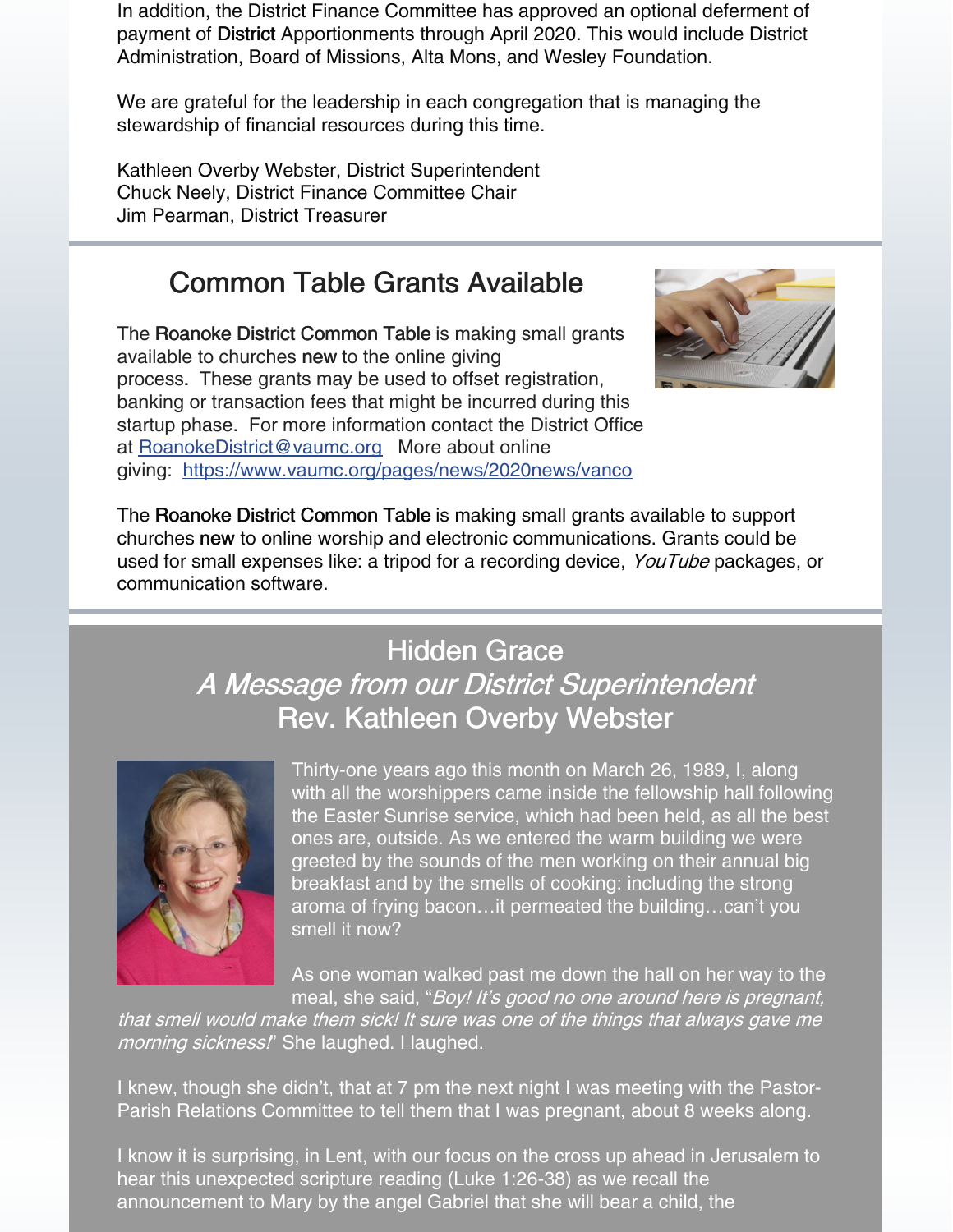overshadowing by the Holy Spirit, the decision to walk in faith, to be a disciple. It is so revealing in this season when we look to the cross, the tomb, and beyond to resurrection, to see God already working to bring new life.

**[CLICK](https://roanokeumc.org/ds.php?ds=89) HERE** to continue the message

District [Superintendent's](https://roanokeumc.org/ds.php) **Articles** 

#### District and Conference Office Announcements

As we practice the recommended social distancing, the Roanoke District office is closed to visitors except by appointment. However, you may still contact us by calling (540) 989-3335 or emailing RoanokeDistrict@vaumc.org, as staff are working to support District ministries.

The **VAUMC** [Conference](https://www.vaumc.org/) Office in Glen Allen is closed indefinitely at this time. Many staff will be working remotely and will try to answer questions via email.



#### General Conference moved to 2021

2020 General [Conference](https://www.resourceumc.org/en/content/general-conference-to-move-to-2021), which was to be held in Minneapolis on May 5-15, 2020, HAS BEEN POSTPONED until 2021. When rescheduled, this world-wide United Methodist Conference will consider legislation for changes in the United Methodist Church, budgets, and revisions to The Social [Principles](https://www.umcsocialprinciples2020.org/?mkt_tok=eyJpIjoiTXpNNU4yVTJOelk0TlRreSIsInQiOiJuMFloRlgwZU40c0JhYkNmN1hiU1VDVEN4QmJIdzlVZmdwRmdXNDRVVEJoMXRJS2syOTJmWXRpaHlGdUJhQklCMGVXRk13QUZCNlpmZm5zNFZnWUNpYlh5c1RUeTNZb1p0RFwvTGdYUTR4XC9rOHlxV2pQMlwvcTVmQWR2TmtiWFNpSCJ9).

General [Conference](https://roanokeumc.org/news.php?id=90) Links and **Information** 

#### Join Bishop Lewis at noon each day in prayer

The Apostle Paul writes in Philippians 4:6 "Do not be anxious about anything, but in every situation, by prayer and petition with thanksgiving, present your requests to God." (NIV) Prayer is essential to sustain our faith and Jesus Christ modeled a life of prayer.... I am very blessed to lead an annual conference that believes in the power of the petitioned prayer!

Please join me at 12 noon every day and pray this **[PRAYER](http://www.vaumc.org/ncfilerepository/BishopLewis/PrayatNoon.pdf)**. Let us invoke the power of the Great Physician to do a mighty work in eradicating this disease all over the world.

Peace and Blessings, Bishop Sharma D. Lewis